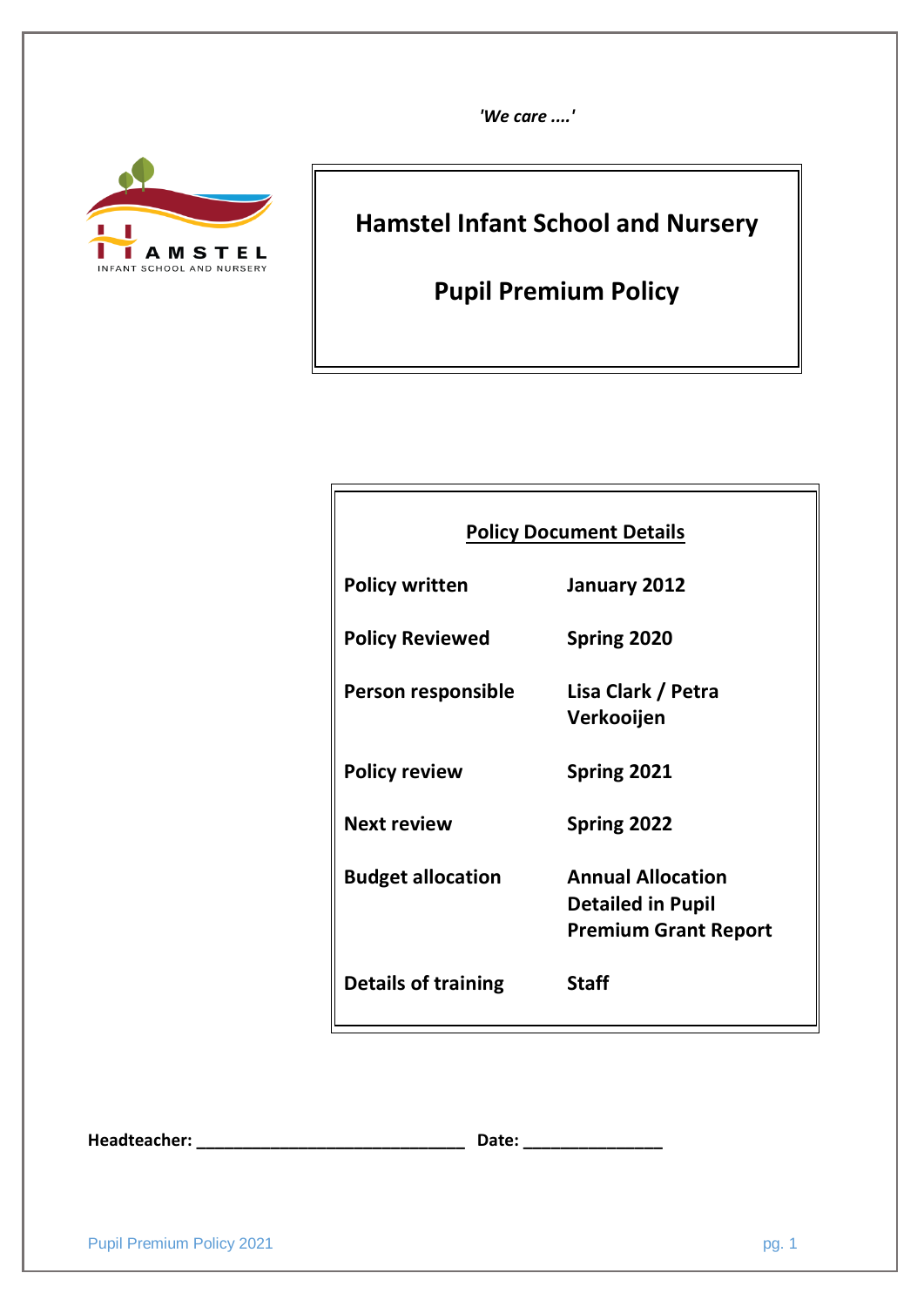**Purpose:** The Government believes that the Pupil Premium and Early Years Pupil Premium funding, which is additional to main school funding, is the best way to address the current underlying inequalities between children eligible for Free School Meals (FSM) or identified 3 and 4 year olds and their peers by ensuring that funding to support the more disadvantaged reaches the pupils who need it most.

#### **Aims:**

At Hamstel Infant School and Nursery we have high aspirations and ambitions for our children and we believe that no child should be left behind. We strongly believe that it is not about where you come from but your passion and thirst for knowledge, and your dedication and commitment to learning that make the difference between success and failure, and we are determined to ensure that our children are given every chance to realise their full potential. Pupil premium funding represents a significant proportion of our budget and this policy outlines how we will ensure it is spent to maximum effect.

**Accountability:** The Government believes that head teachers and school leaders should decide how to use the Pupil Premium and Early Years Pupil Premium funding. They are held accountable for the decisions they make through:

- · performance tables which show the performance and progress of disadvantaged pupils compared with their peers
- · the Ofsted inspection framework, under which inspectors focus on the attainment of pupil groups, in particular those who attract the Pupil Premium
- · the reports for parents and Trust that schools have to publish online

#### **Funding**

In most cases the Pupil Premium and Early Years Pupil Premium funding is paid directly to schools, being allocated to them for every pupil who is identified for free school meal entitlement or other recognised entitlements. The school will decide how to use the funding, as we are best placed to assess what additional provision the pupils need.

The Pupil Premium is additional funding given to support disadvantaged pupils in closing the attainment gap (diminishing the difference) between those identified and their peers.

#### **Guiding principles for the allocation of resources at Hamstel Infant School and Nursery**

- We ensure that teaching and learning opportunities meet the needs of **all** of the pupils
- Allocation of funding will in the first instance be targeted towards raising the achievement of children on FSM or those in receipt of Early Years Pupil Premium funding
- We reserve the right however, to allocate Pupil Premium funding to support any pupil or groups of pupils the school has identified as being in need of intervention and support
- Pupil Premium Funding will be allocated following an analysis which will identify priority classes, groups or individuals. This means that not all children receiving free school meals will be in receipt of pupil premium interventions at one time.

#### **Provision for 2021 - 2022:**

- **1.** The allocation of Pupil Premium funding, including Early Years Pupil Premium, is detailed in the documents entitled 'Pupil Premium Grant Report 2021 - 2022, available on the school website.
- **2.** There is also a Pupil Premium Impact Report 2020 2021 outlining the impact of the previous year's funding, available on our website.

Our school website can be accessed at: [www.hamstelinfants.co.uk](http://www.hamstelinfants.co.uk/)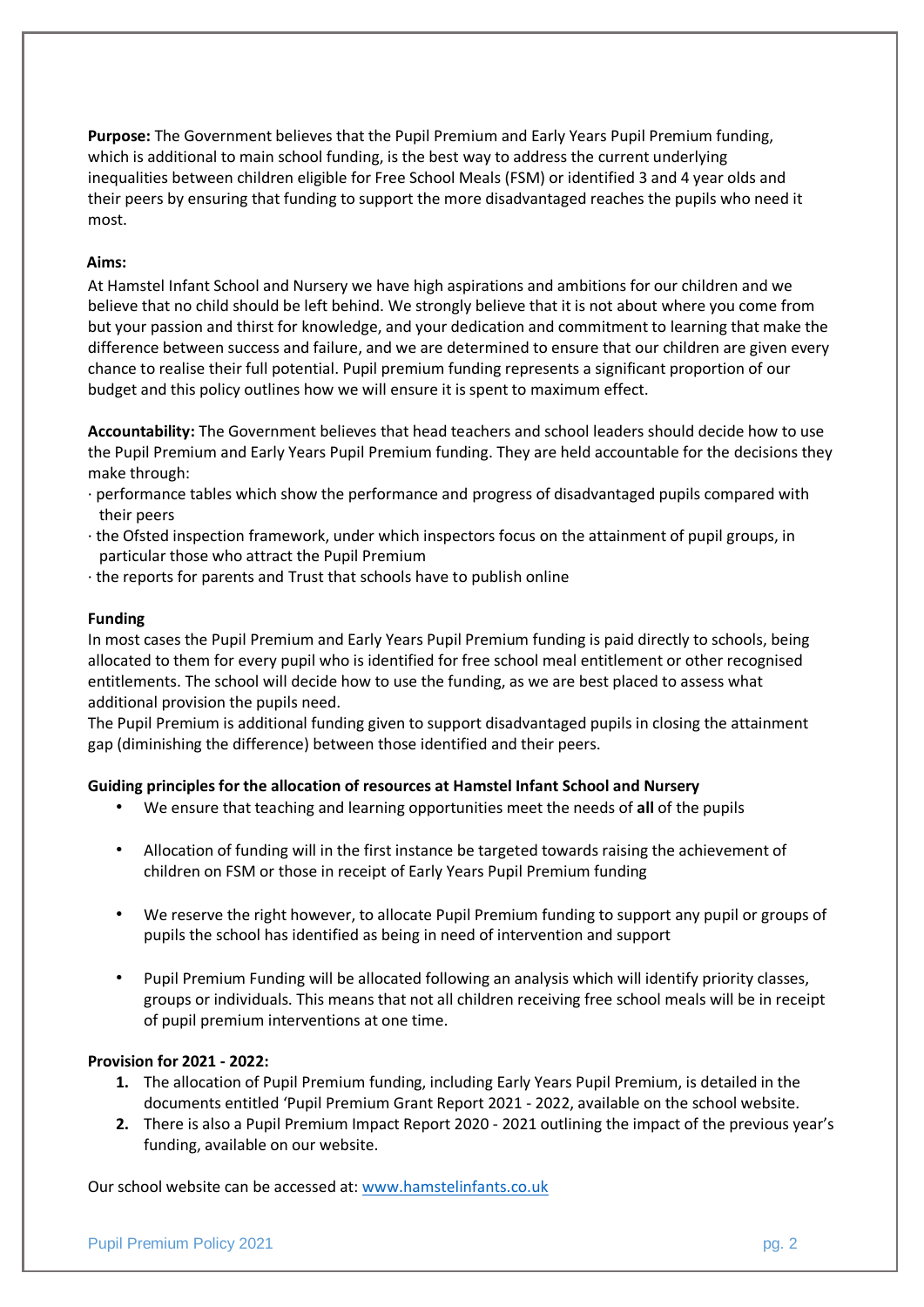**Principles** - Hamstel Infant School and Nursery believe every child with his/her individual needs and gifts is unique.

All members of staff, Trust and teaching assistants accept responsibility for 'socially disadvantaged' pupils and are committed to meeting their pastoral, social and academic needs within Hamstel Infant School and Nursery's caring and nurturing environment. This is an integral part of the spiritual, moral, social and cultural development of the whole school community.

As with every child in our care, a child who is considered to be 'socially disadvantaged' is valued, respected and entitled to develop to his/her full potential, irrespective of need.

#### **Background**

The Government has used pupils entitled to Free School Meals (FSM), Early Years Pupil Premium (EYPP) funding, Looked After children and Service children as indicators of deprivation, and have provided a formulated amount of money for schools per pupil based on the number of pupils registered for FSM over a rolling six year period. This formulated amount of money is expected to increase every year for the course of this current Parliament. We will be using the indicator of those eligible for FSM/EYPP as well as identified vulnerable groups as our target children to 'close the gap' regarding attainment.

Research shows that pupils from deprived backgrounds underachieve compared to their non-deprived peers. The Pupil Premium funding is provided to enable these pupils to be supported to reach their potential.

The Government does not dictating how schools should spend this money, but is clear that schools will need to employ the strategies that they know will support their pupils to increase their progress and attainment, and 'narrow the gap'. Schools will be accountable for diminishing the difference, and there are new measures within the school performance tables that show the attainment of pupils who receive the Pupil Premium compare with their peers. At Hamstel Infant School and Nursery we use research outcomes to guide and support us in our decision making to ensure maximum impact.

#### **Provision**

In order to meet the above requirements, the Local Governing Body (LGB) of Hamstel Infant School and Nursery will ensure that provision is made which secures the teaching and learning opportunities in order to meet the needs of all pupils. Our priority over the academic year will be focussed on 'narrowing the gap' (diminishing the difference) for those pupils not on track to achieve 'Expected' and those not on track to at least make expected progress based on their starting points on the Foundation Stage Profile at the end of the Nursery and Reception, and for Year 1 and Year 2 at the end of Key Stage 1.

As part of the additional provision made for pupils who belong to vulnerable groups, the Trust of the school will ensure that the needs of socially disadvantaged pupils are adequately assessed and addressed through termly pupil progress meetings.

In making provision for socially disadvantaged pupils, the Trust of the school recognise that not all pupils who receive free school meals will be socially disadvantaged.

The Trust also recognise that not all pupils who are socially disadvantaged are registered or qualify for free school meals. The Trust reserve the right to allocate the Pupil Premium and Early Years Pupil Premium funding to support any pupil or groups of pupils the school has legitimately identified as being socially disadvantaged.

When making decisions about using Pupil Premium funding we consider the context of the school and the subsequent challenges faced. Common barriers for FSM children can be less support at home, weak language acquisition and communication skills, lack of confidence, more frequent behaviour difficulties, and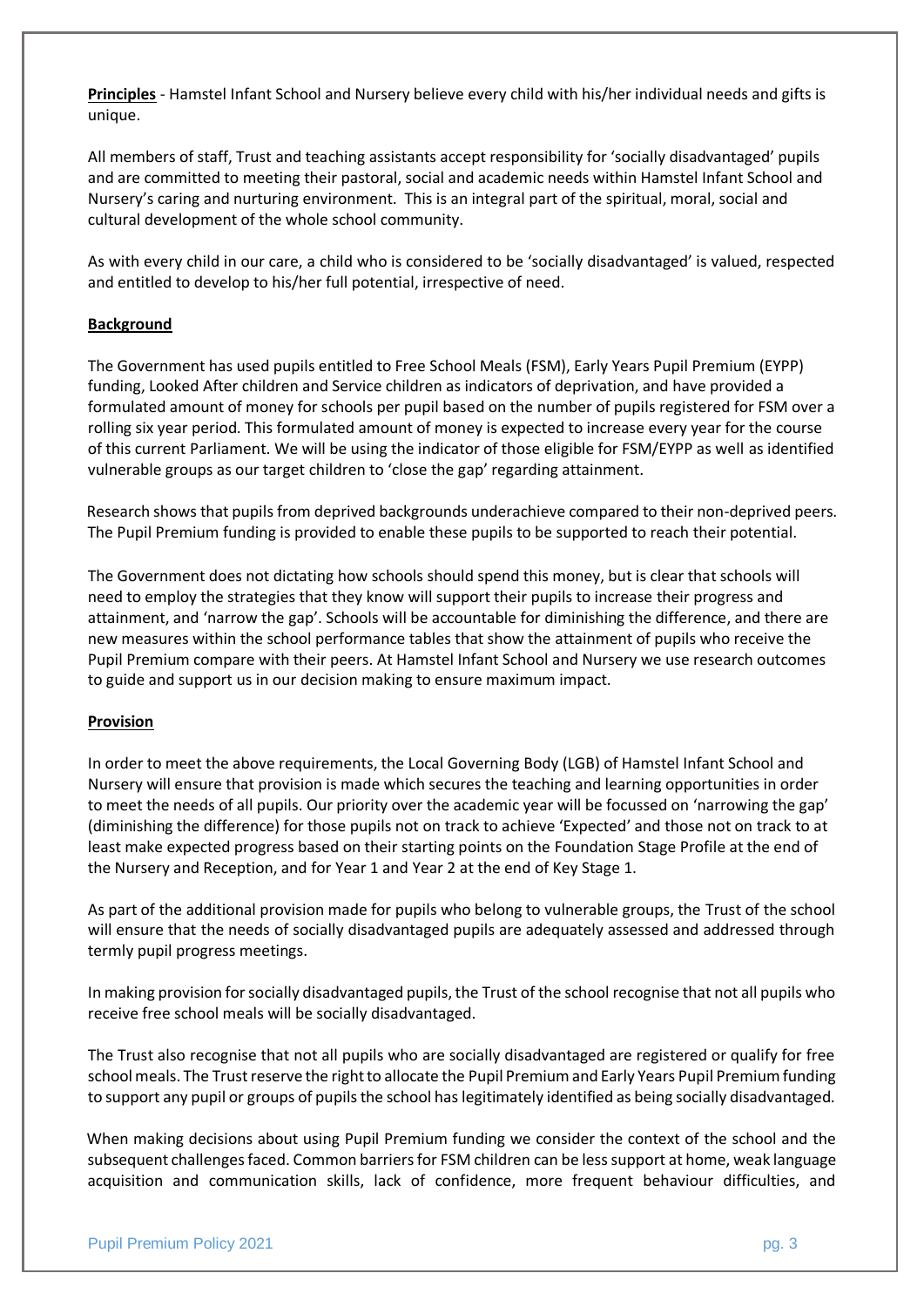attendance and punctuality issues. There may also be complex family situations that prevent children from flourishing. The challenges are varied and there is no "one size fits all".

Hamstel Infant School and Nursery uses the DfE document Unknown Children Destined for Disadvantage [https://assets.publishing.service.gov.uk/government/uploads/system/uploads/attachment\\_data/f](https://assets.publishing.service.gov.uk/government/uploads/system/uploads/attachment_data/file/541394/Unknown_children_destined_for_disadvantage.pdf) [ile/541394/Unknown\\_children\\_destined\\_for\\_disadvantage.pdf](https://assets.publishing.service.gov.uk/government/uploads/system/uploads/attachment_data/file/541394/Unknown_children_destined_for_disadvantage.pdf) to further investigate and identify those children at most risk. (See Appendix A).

## **The range of provision**

- Facilitating pupils' access to education
- Facilitating pupils access to the curriculum
- Additional learning opportunities
- Alternative support and intervention, where funds are available after securing the school's own programme

By following the key principles below, we believe we can maximise the impact of our pupil premium spending.

We will provide a culture where:

- staff believe in ALL children
- there are "no excuses" made for underperformance
- staff adopt a "solution-focused" approach to overcoming barriers
- staff support children to develop "growth mind-sets" towards learning

## **Analysing Data**

We will ensure that:

- All staff are involved in the analysis of data so that they are fully aware of strengths and weaknesses across the school
- We use research (Such as the Sutton Trust / Education Endowment Toolkits) to support us in determining the strategies that will be most effective and provide best value.

We will ensure that:

- ALL teaching staff and support staff are involved in the analysis of data and identification of pupils
- ALL staff are aware of who the pupil premium and vulnerable children are with whom they work
- ALL pupil premium children benefit from the funding, not just those who are underperforming, it is important to recognise those who are achieving well too
- Underachievement at all levels is targeted (not just lower attaining pupils)
- Children's individual needs are considered carefully so that we provide support for those children who could be doing "even better if….."

We will continue to ensure that **all** children across the school receive good teaching, with increasing percentages of outstanding teaching achieved by using our team leaders to:

- Set high expectations
- Address any within-school variance
- Ensure consistent implementation of the non-negotiables, e.g. marking
- Share good practice within the school and draw on external expertise
- Provide high quality CPD
- Improve assessment through joint levelling and moderation

We will maximise the time children have to "catch up" through: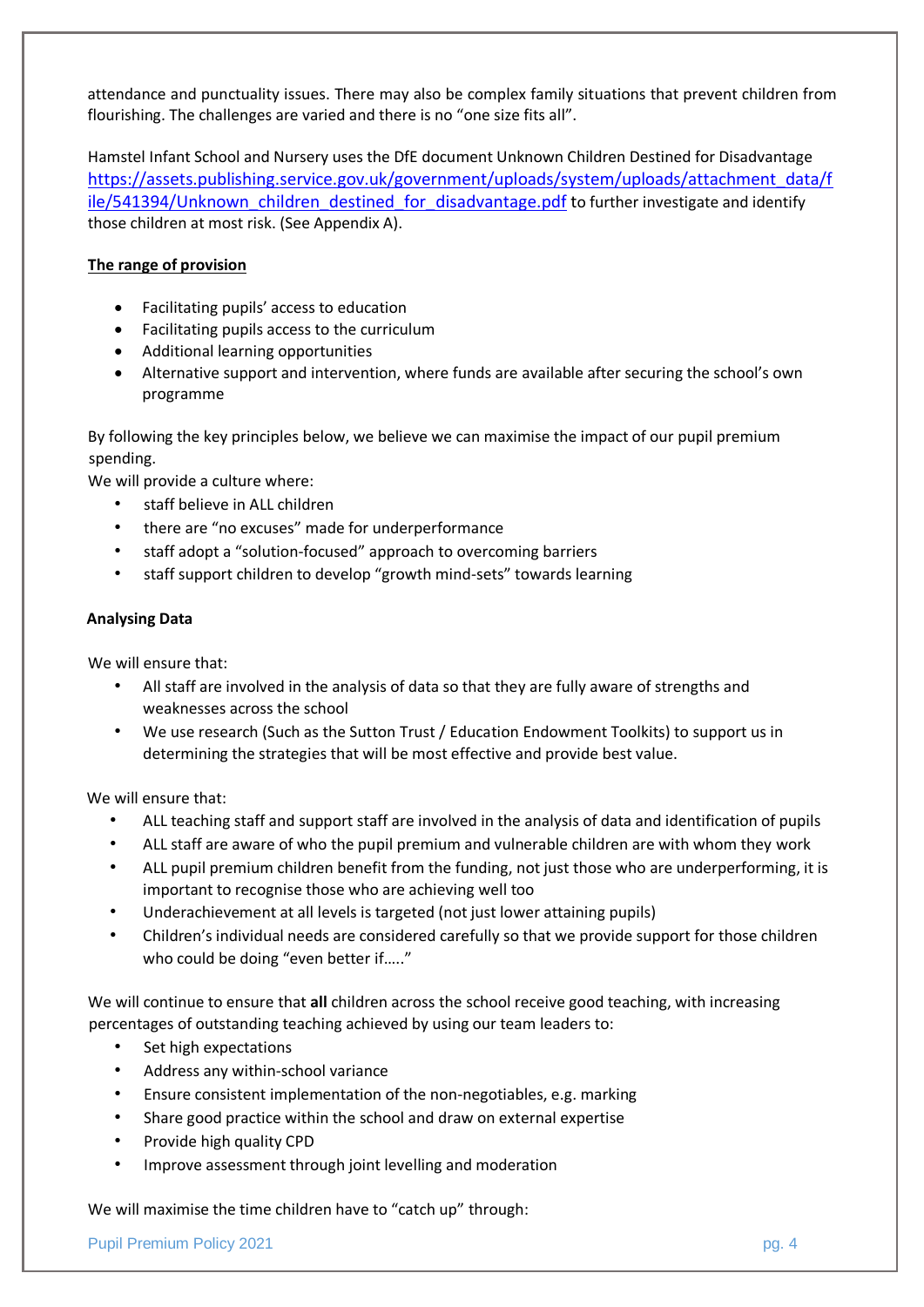- Improving attendance and punctuality
- Providing earlier intervention (KS1 and EYFS)
- Extended learning out of school hours, early mornings and after school
- The Identification and support for more able pupils to enrich their learning and experiences too

*"There's no stigma attached to being in an intervention in this school. Everyone needs something, whatever that might be, and so they're all getting something somewhere."* 

We will ensure that the additional support we provide is effective by:

- Looking at the individual needs of each child and identifying their barriers to learning
- Ensuring additional support staff and class teachers communicate regularly
- Providing high quality interventions across year groups
- Matching the skills of the support staff to the interventions they provide
- Working with other agencies to bring in additional
- Providing support for parents o to develop their own skills to support their children's learning within the curriculum to manage in times of crisis
- Tailoring interventions to the needs of the child

#### *Going the Extra Mile*

In our determination to ensure that ALL children succeed we recognise the need for and are committed to providing completely individualised interventions for set periods of time to support children in times of crisis.

The Inclusion Team, in conjunction with the Headteacher, will maintain an ongoing programme of support for disadvantaged pupils, which will be subject to the oversight of the Trust'.

#### **Reporting**

It will be the responsibility of the Inclusion Team, to produce termly reports for the Trust on:

- The progress made towards narrowing the gap, by year group, for disadvantaged pupils or those in receipt of the Early Years Pupil Premium funding.
- An outline of the provision that has been made during the term since the last meeting.
- An evaluation of the cost effectiveness, in terms of the progress made by the pupils receiving a particular provision
- The measurable impact of interventions or additional opportunities upon children's attainment.

It will be the responsibility of the Senior Leadership Team to give assurance and outline the school's progress towards 'narrowing the gap' for disadvantaged pupils and that this information is available to the Trust on a termly basis.

The Trust will consider the information provided by the data and review this in light of relating it to the progress of the school's disadvantaged pupils in conjunction with national and local schools' tables.

The Trust of Hamstel Infant School and Nursery will ensure that there is an annual report on Pupil Premium Spending (for the current year) and Impact Report (from the previous year) available to the parents via the website outlining how the Pupil Premium funding has been used to address the issue of 'narrowing the gap', for disadvantaged pupils. This task will be carried out within the requirements published by the Department for Education as necessary.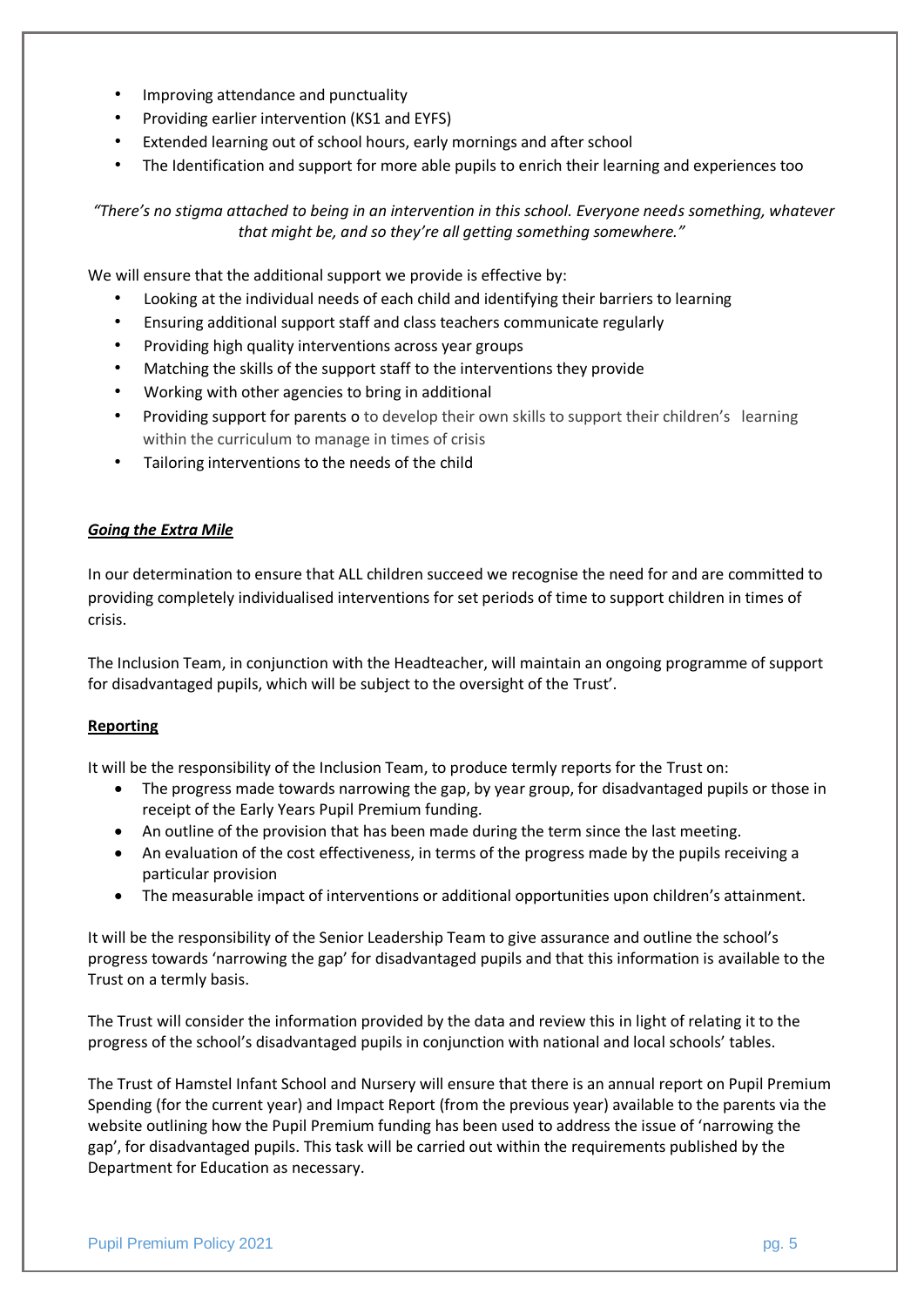#### **Success Criteria**

The evaluation of this policy is based on the ability of the school to 'narrow the gap' between disadvantaged pupils and their peers. Targets will be identified and evaluated annually and be included in the Academy Improvement Plan.

Success criteria for the Pupil Premium Policy are:

- Early intervention and support for disadvantaged children, or those in receipt of the Early Years Pupil Premium
- **The vast majority of disadvantaged children will meet their individual targets.**
- **Effective parental pupil school support.**
- **Having an effective system for identifying, assessing and monitoring pupils.**
- Having a whole-school approach.
- To create a positive school atmosphere in which pupils' differences are recognised and valued as full members of the school community; developing confident and independent learners.

#### **Appeals**

Any appeal in connection with the disposition of the pupil premium funding will be dealt with through the Trust' Pupil Appeals Panel.

#### **Monitoring and Evaluation**

We will ensure that:

- A wide range of data is used achievement data, pupils' work, observations, learning walks, case studies, and staff, parent and pupil voice
- Assessment Data is collected termly or at the end of the period of the intervention so that the impact of interventions can be monitored regularly
- Assessments are closely moderated to ensure they are accurate
- Teaching staff attend and contribute to pupil progress meetings each term and the identification of children is reviewed
- Regular feedback about performance is given to children and parents
- Interventions are adapted or changed if they are not working
- Case studies are used to evaluate the impact of pastoral interventions, such as on attendance and behaviour
- A designated member of the SLT maintains an overview of pupil premium spending
- A governor is given responsibility for pupil premium

#### **Reporting**

When reporting about pupil premium funding we will include:

- information about the context of the school
- objectives for the year
- reasons for decision making using analysis of data and use of research
- nature of support and allocation
- Learning in the curriculum opportunities
- Social, emotional and behavioural issues
- Enrichment beyond the curriculum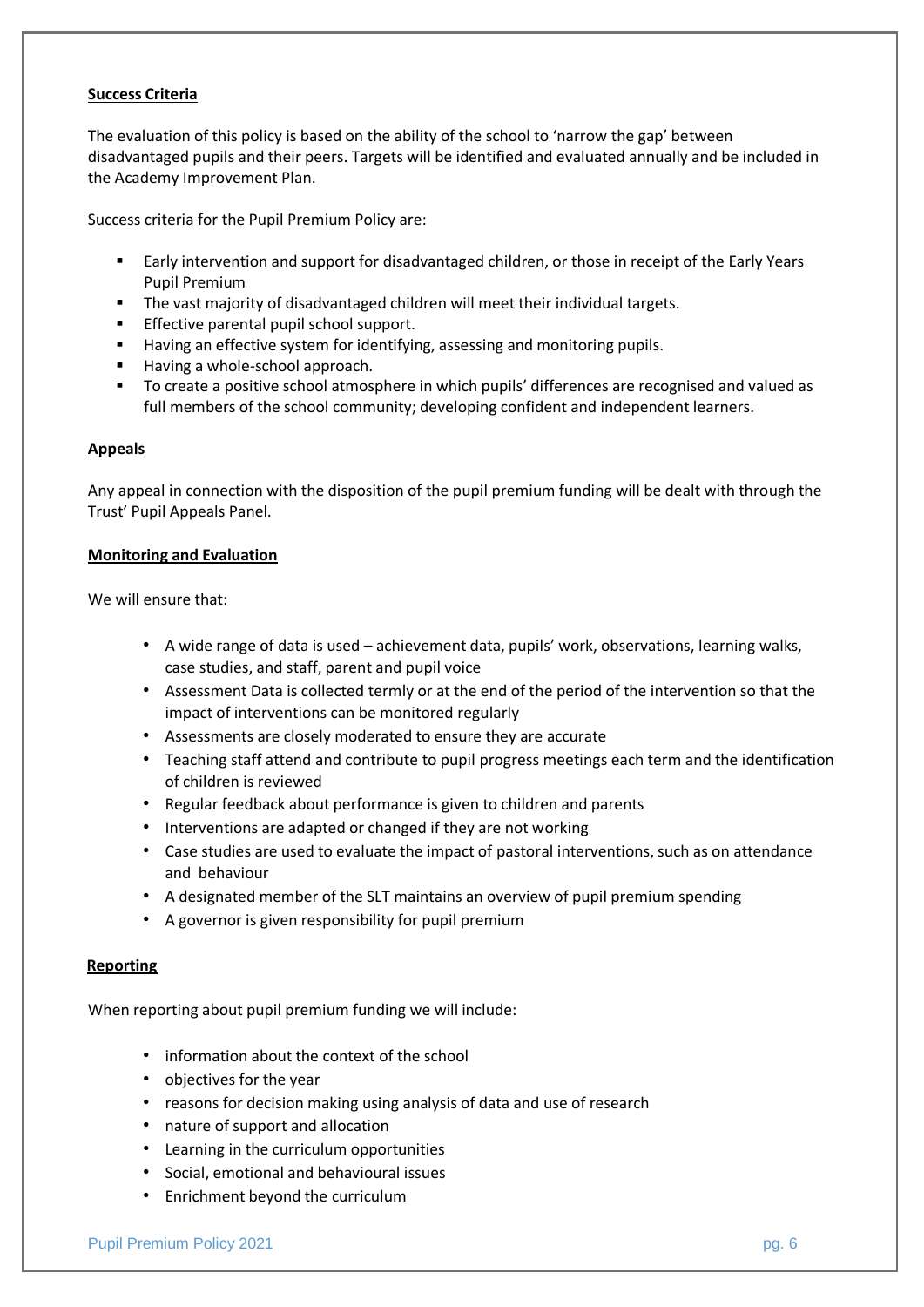• Families and community

An overview of spending is reported in the Pupil Premium Grant Report - Total PPG (pupil premium grant) received, Total PPG spent and Total PPG remaining and the following areas focused upon:

- a summary of the impact of PPG
- Performance of disadvantaged pupils (compared to non-pupil premium children)
- Other evidence of impact e.g. Ofsted, Accreditations , external validations
- Case studies (pastoral support, individualised interventions)
- Implications for pupil premium spending the following year

The Governing Body will consider the information provided and will ensure that there is an annual statement to the parents on the school website outlining how the Pupil Premium funding has been used to address the issue of closing the gap for pupils eligible for Pupil Premium and the Early Years Pupil Premium funding. This task will be carried out in line with the requirements published by the Department for Education.